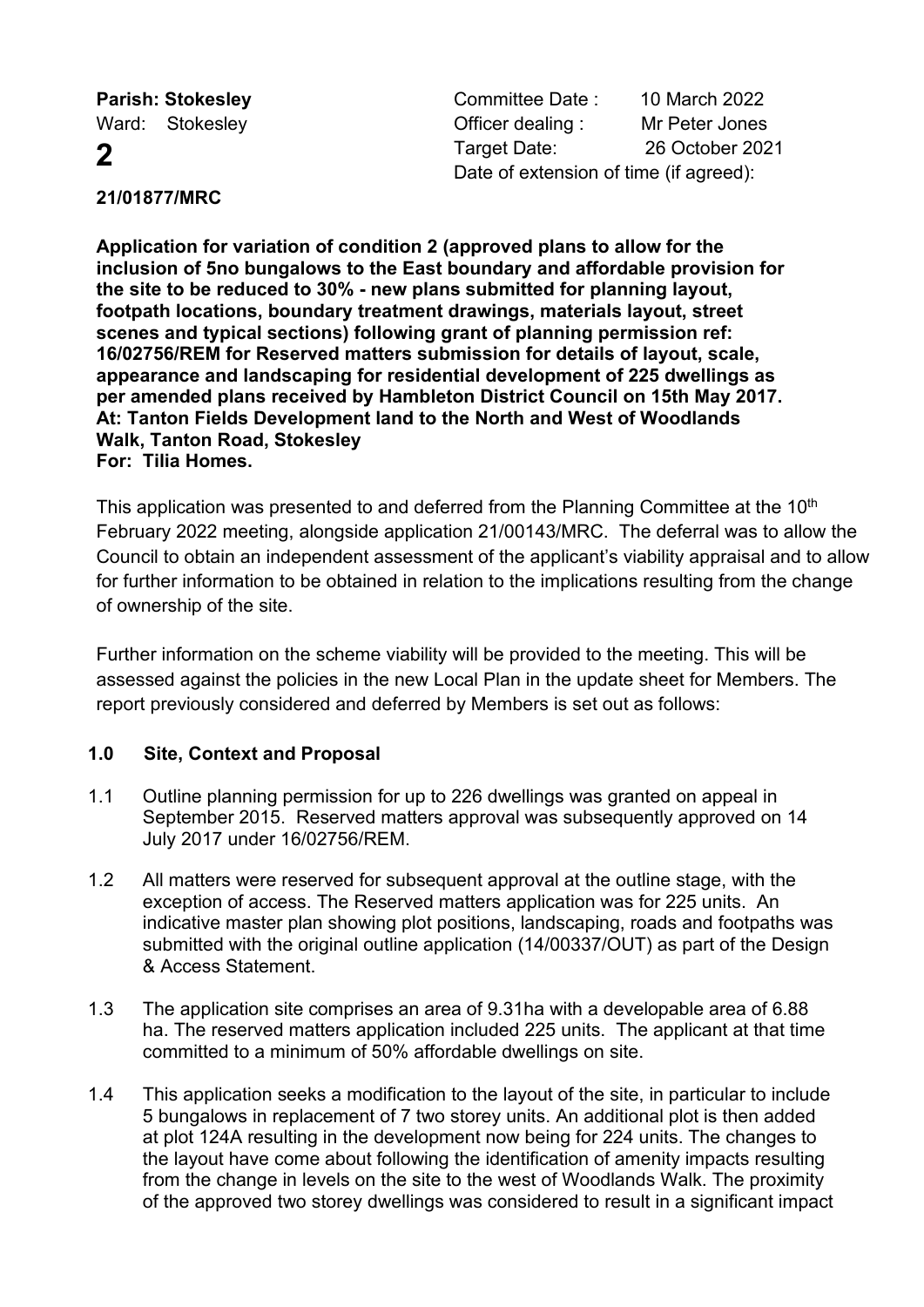on the amenity of the neighbouring occupiers and as such the Council entered into negotiation with the developer, seeking to mitigate the identified harm.

- 1.5 Owing to changes to the layout of the development, including the provision of the bungalows now included in the scheme, along with other viability issues, the developer is seeking to reduce the affordable housing provision from 50% to 30%, in line with the expectations of the emerging Local Plan. Whilst dealt with in this report, the reduction in the affordable housing offer also requires an amendment to Condition 10 attached to the outline planning permission, which necessitates a separate modification of condition application which is dealt with specifically, in another report on this agenda.
- 1.6 The modification of condition process only allows us to look at the changes proposed and does not allow for a wholesale review of the permission. As such, whilst this report does look at wider issues raised by third party representations, the changes to the scheme are restricted to the alteration in the affordable housing offer and the switch of two storey units for bungalows, to the immediate west of Woodlands Walk.
- 1.7 The first phase of the development has been completed to the eastern section of the site and development of the remainder of the site is on-going. It is clear that completions on this site have been very slow and the length of time that the development has taken to construct has been a significant problem for local residents who have complained about the on-going noise and vibration from the site.
- 1.8 The main vehicular access into the site is off Tanton Road along the eastern site boundary. A second vehicle access is located at the south eastern corner of the site leading from The Acres, a residential road which is part of the adjacent housing development to the south of the application site. These details were approved at the outline stage and included in the reserved matters approval. A public footpath crosses the centre of the site in a north-south direction and a second public footpath runs alongside the site's western boundary. There are three distinct areas of open space, one in the far north western corner, one to the south of the central woodland area and a smaller area in the north eastern corner, adjacent to the proposed access into the site from Tanton Road. A green "bat link" and footpath is also included linking the southern part of the site with the Tanton Grove Southern Plantation.

## **2.0 Relevant Planning and Enforcement History**

- 2.1 14/00337/OUT Outline application for a residential development of up to 226 dwellings with associated access (with all other matters reserved); Refused 30 May 2014, appeal allowed 7 September 2015 following a Public Inquiry.
- 2.2 16/02756/REM Reserved matters submission for details of layout, scale, appearance and landscaping for residential development of 225 dwellings as per amended plans received by Hambleton District Council on 15th May 2017.
- 2.3 17/00788/FUL Creation of a landscaped embankment adjacent to the residential development site boundary (16/02756/REM) to provide a landscaped buffer.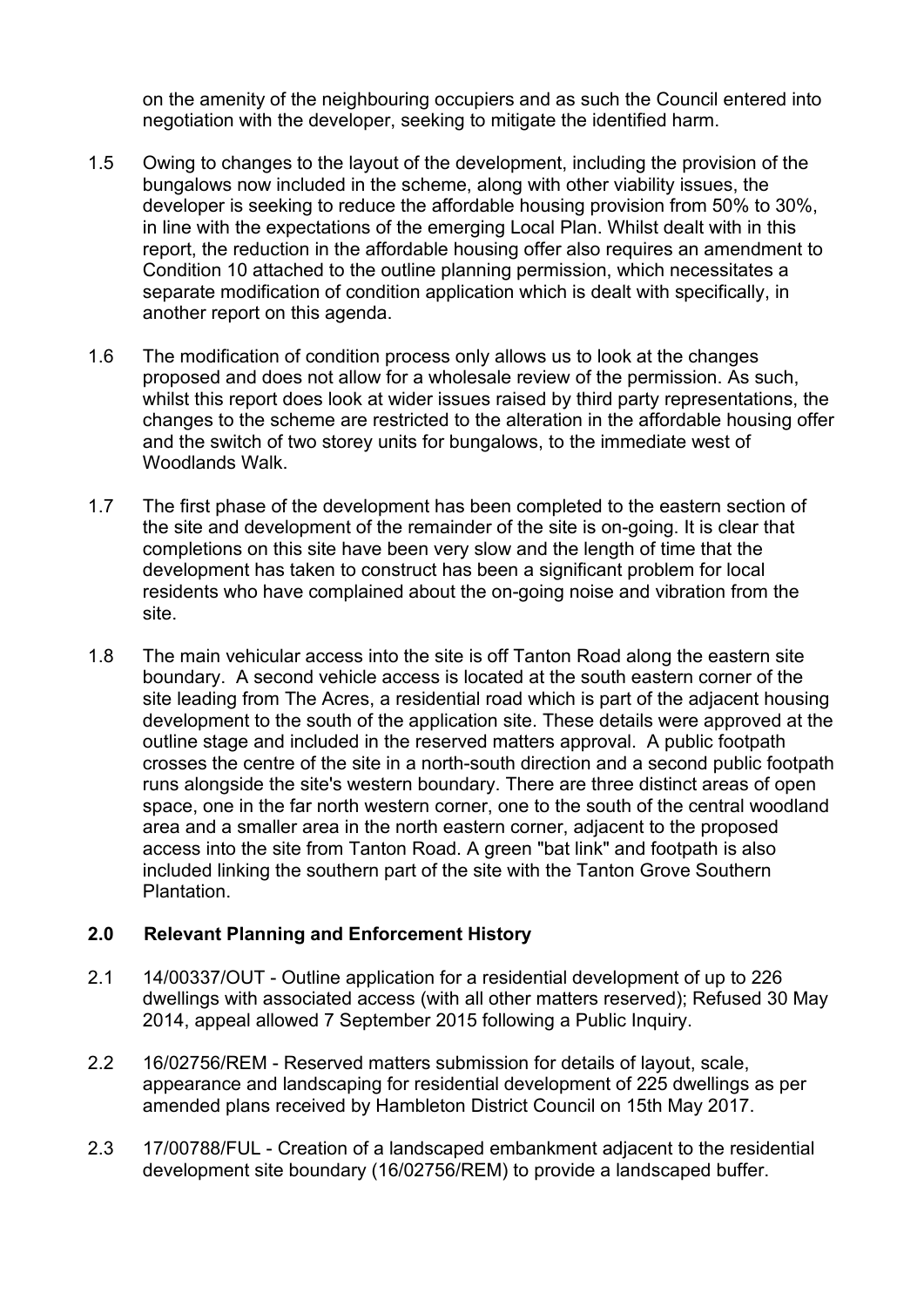- 2.4 19/00730/NMC Application for non-material amendment relating to planning application 16/02756/REM - Reserved matters submission for details of layout, scale, appearance and landscaping for residential development of 225 dwellings.
- 2.5 20/00661/NMC A non material amendment to previously approved application 16/02756/REM-Reserved matters submission for details of layout, scale, appearance and landscaping for residential development of 225 dwellings
- 2.6 20/02402/MRC Variation of conditions attached to Planning Application Reference Number 16/02756/REM-Reserved matters submission for details of layout, scale, appearance and landscaping for residential development of 225 dwellings
- 2.7 22/00143/MRC Application for variation of condition 10 (affordable housing) following grant of appeal APP/G2713/A/14/2223624 of 14/00337/OUT. Where reference is made to 50% affordable housing delivery this requires amending to 30%. Decision Pending.

### **3.0 Relevant Planning Policies**

3.1 As set out in paragraph 2 of the NPPF planning law requires that applications for planning permission be determined in accordance with the Development Plan unless material considerations indicate otherwise. The law is set out at Section 38(6) of the Planning and Compulsory Purchase Act 2004 and Section 70(2) of the Town and Country Planning Act 1990.

Previous Local Development Framework Policies:

Core Strategy Policy CP1 - Sustainable development Core Strategy Policy CP2 - Access Core Strategy Policy CP4 - Settlement hierarchy Core Strategy Policy CP7 - Phasing of housing Core Strategy Policy CP8 - Type, size and tenure of housing Core Strategy Policy CP9 - Affordable housing Core Strategy Policy CP16 - Protecting and enhancing natural and man-made assets Core Strategy Policy CP17 - Promoting high quality design Core Strategy Policy CP18 - Prudent use of natural resources Core Strategy Policy CP19 - Recreational facilities and amenity open space Development Policies DP1 - Protecting amenity Development Policies DP2 - Securing developer contributions Development Policies DP3 - Site accessibility Development Policies DP4 - Access for all Development Policies DP8 - Development Limits Development Policies DP9 - Development outside Development Limits Development Policies DP10 - Form and character of settlements Development Policies DP11 - Phasing of housing Development Policies DP13 - Achieving and maintaining the right mix of housing Development Policies DP15 - Promoting and maintaining affordable housing Development Policies DP28 - Conservation Development Policies DP29 - Archaeology Development Policies DP30 - Protecting the character and appearance of the countryside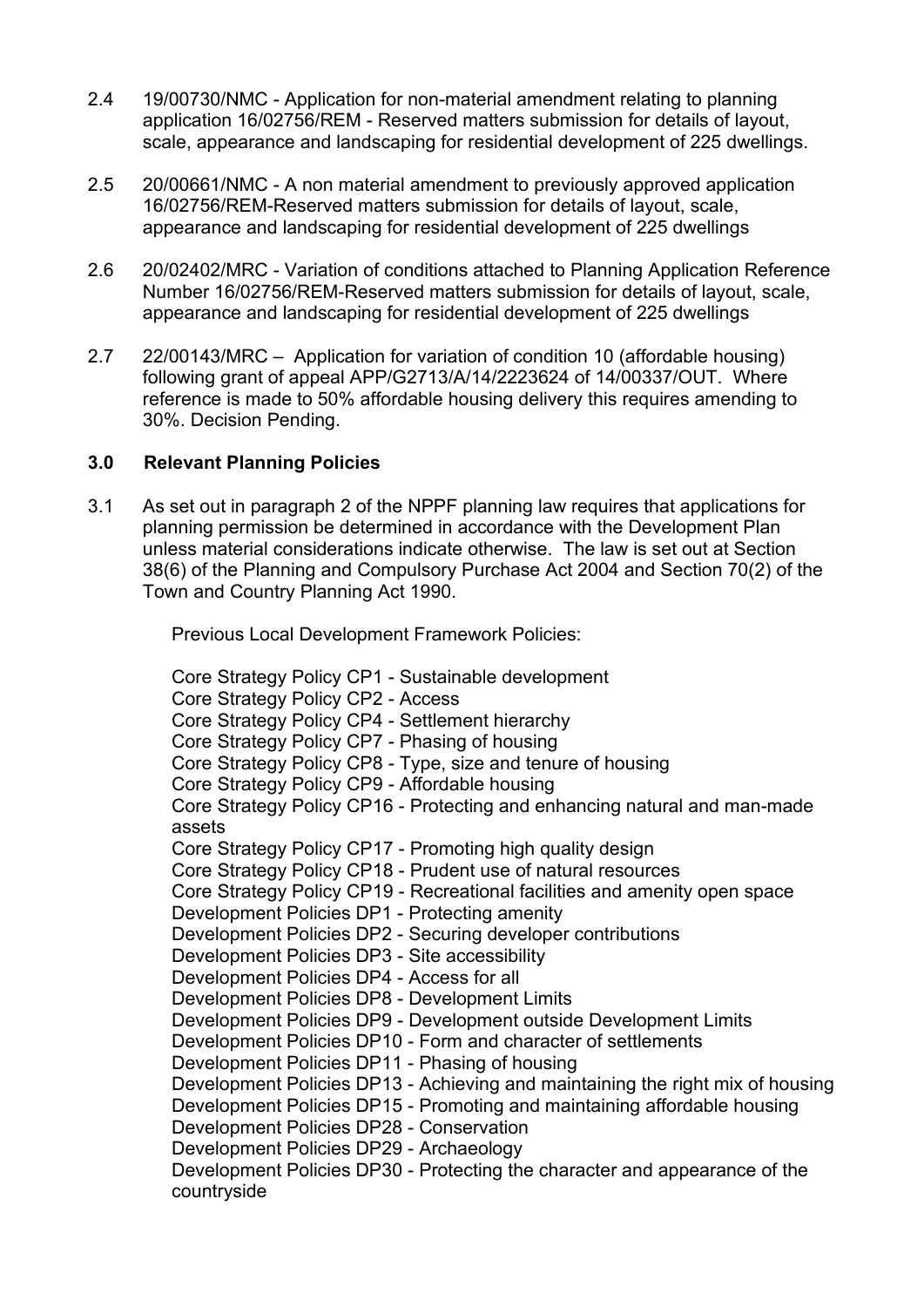Development Policies DP31 - Protecting natural resources: biodiversity/nature conservation Development Policies DP32 - General design Development Policies DP33 - Landscaping Development Policies DP34 - Sustainable energy Development Policies DP36 - Waste Development Policies DP37 - Open space, sport and recreation Development Policies DP43 - Flooding and floodplains Supplementary Planning Document - Size, type and tenure of new homes adopted September 2015 Supplementary Planning Document - Sustainable Development - Adopted 22 September 2009 National Planning Policy Framework

Hambleton Local Plan The Local Plan was adopted at the Council meeting on 22 February 2022.

National Planning Policy Framework

Matters of principle are not considered relevant owing to the applicant having a reasonable fall back position of their existing planning permission.

The following Local plan policies are considered to be relevant to this matter:

#### **Local Plan Policies**

- S 1 : Sustainable Development Principles
- S 2: Strategic Development Needs
- S 3: Spatial Distribution

HG 1: Housing Delivery

HG3: Affordable Housing

HG 2: Delivering the Right Types of Homes

- HG 3: Affordable Housing Requirements
- E 1 : Design
- E 2 : Amenity
- E 3 : The Natural Environment
- E 4 : Green Infrastructure
- E 7 : Hambleton's Landscapes
- lC 1 : Infrastructure Delivery
- IC 2 : Transport and Accessibility
- IC 3: Open Space, Sport and Recreation
- RM 1 : Water Quality and Supply
- RM 2 : Flood Risk
- RM 3 : Surface Water and Drainage Management
- RM 4 : Air Quality
- RM 5 : Ground Contamination and Groundwater Pollution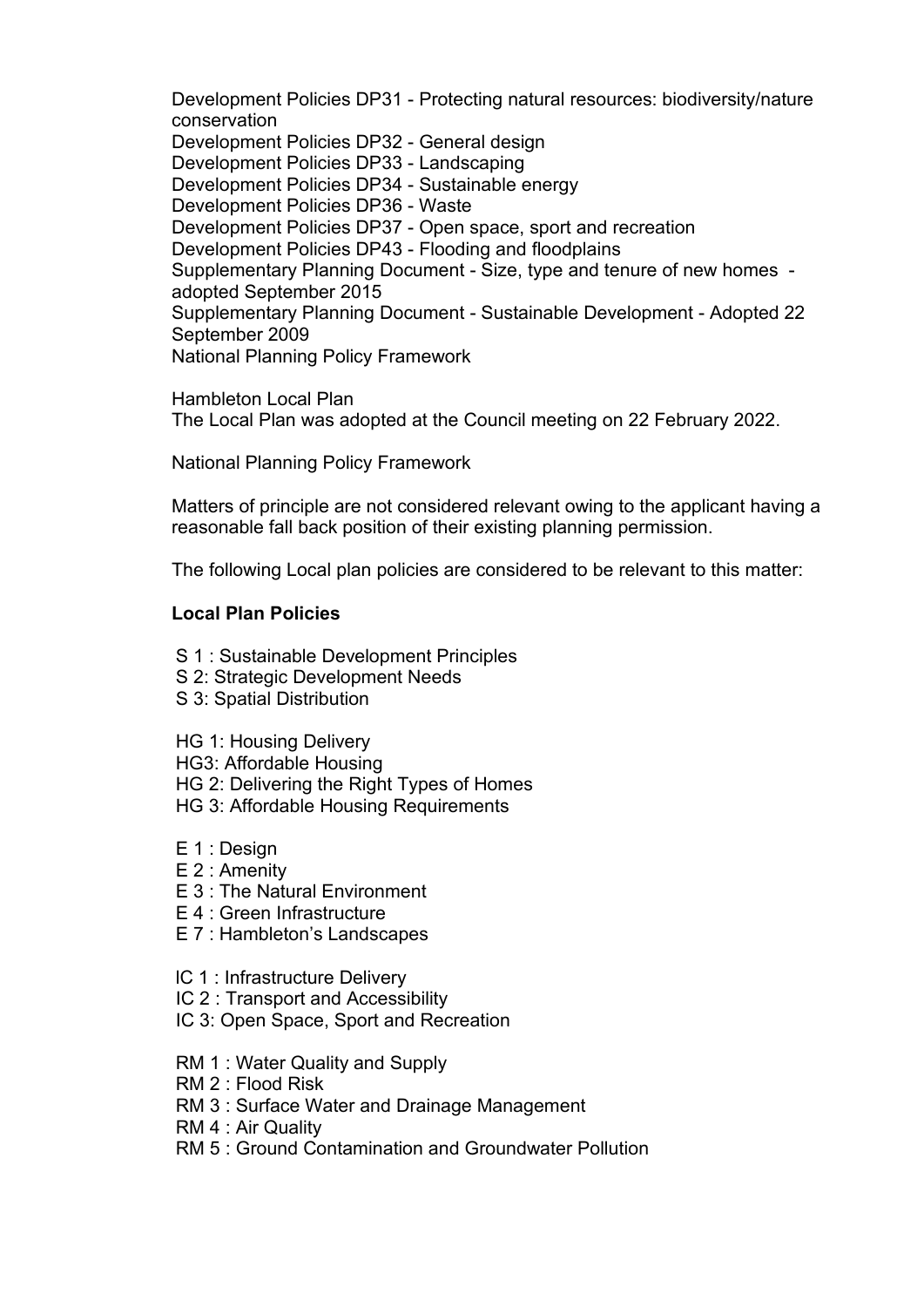## **4.0 Consultations and Representations**

#### 4.1 Stokesley Town Council

1) Affordable Housing

The provision of 50% Affordable Housing was heavily emphasised by the developer, during the consideration of the original application and in the subsequent appeal as one of the scheme's merits.

Affordable Housing was covered by one of the conditions made by the Planning Inspector in his decision to approve the development in 2015 following the public enquiry held earlier that year.

In the pre-amble to the condition the Inspector noted in Paragraph 91 of his report that '*The provision of affordable housing, secured by condition, would help offset the shortage of such accommodation in the district in compliance with Core Strategy Policy CP9, which seeks to achieve a 50% contribution in the Stokesley sub-area, and to set out a mechanism as required by Development Policy DP15. I have made some minor revisions to the wording of the condition for improved clarity. [Condition 10]'*

As the development subsequently proceeded, the applicant clearly accepted this condition and therefore considered the development to be financially viable on the specified 50% affordable housing provision. No financial analysis has been included in the current application to provide any justification for the proposed drastic reduction in the percentage of affordable housing. In the absence of such analysis this element of the application should be refused.

Stokesley Town Council would also appreciate information on how many of the affordable housing units have been completed (and occupied) to date, and how many of the 50% commitment are still to be constructed?

2) Increased provision of Bungalows

This element of the application is welcomed. It provides additional bungalows to address a shortage in the availability of such properties within Stokesley. Additionally, it reduces the overlooking of properties on the neighbouring part of Woodlands Walk.

3) Oakford – Change form single to double garages

No objection.

4) Change form Kenilworth to Oakford Design on 7 Plots

This changes 7 properties from 2.5 to 2 storeys and from 5 bedrooms to 4 bedrooms, therefore welcomed and no objection.

5) Reconfiguration of Plots 122 to 127 and provision of additional Plot 124A

No objection.

Further, Stokesley Town Council remain concerned about the lack of action by both HDC, as the enforcement agent, and Kier / Tilia, as the developer, to deliver the improvements required by Conditions 24 and 25 of the Planning Inspector's decision to approve the development, namely: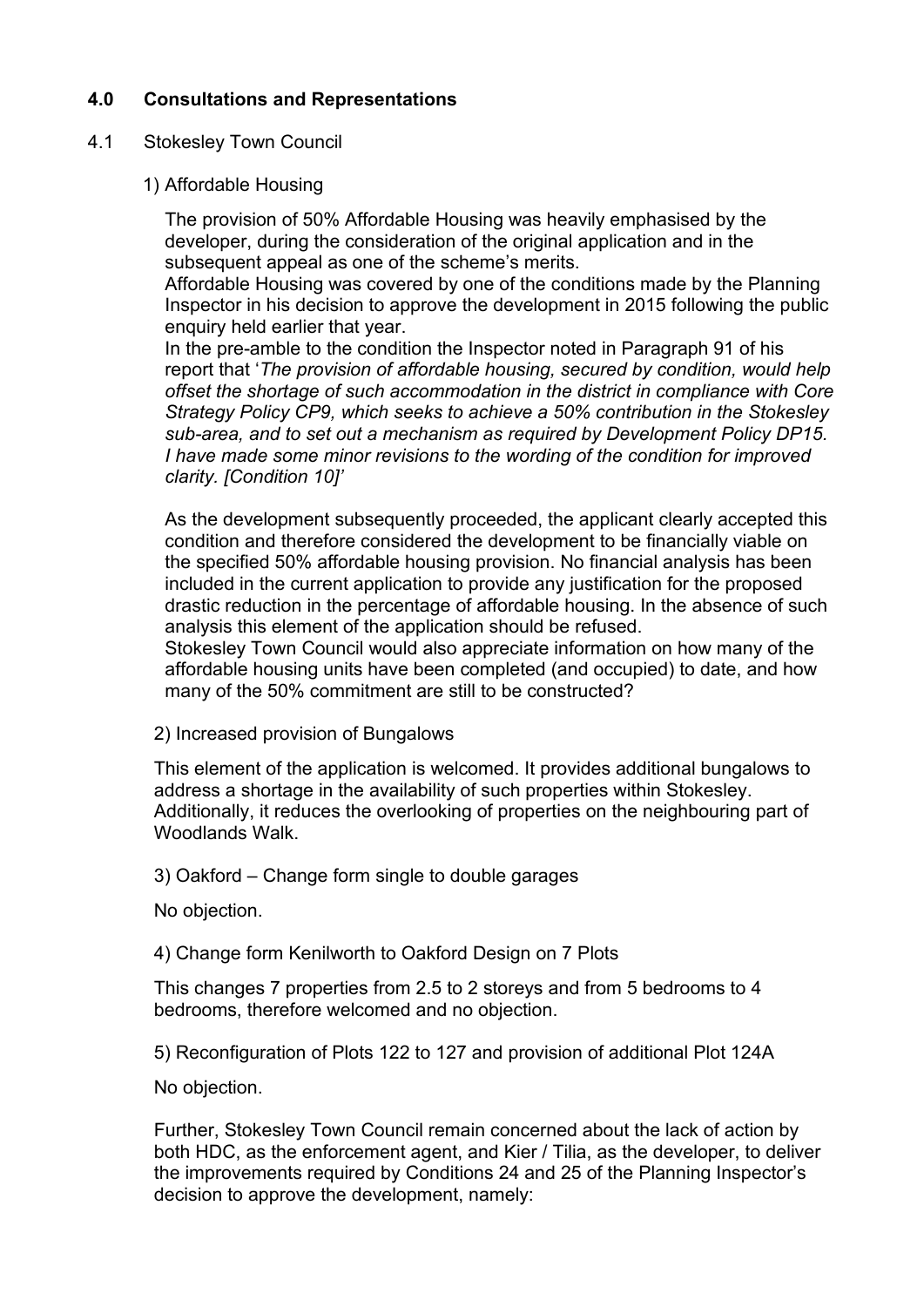#### Street Lighting

24) No dwelling shall be occupied until a scheme, previously submitted to and approved in writing by the Local Planning Authority, for the extension of the street lighting system between the site access on to Tanton Road and the junction of Tanton Road with B1365 has been implemented in accordance with the approved details.

#### Stokesley Footpath 10.140/2/2

25) Development shall not commence until a survey and scheme for footpath surfacing works to Footpath Ref No:10.140/2/2 running northwards from North Road, passing to the east of Neasham House Farm to the development boundary, as shown on Drawing Stokesley Footpath 10.140/2/2, has been submitted to and approved in writing by the Local Planning Authority. The scheme shall be completed prior to the occupation of the first dwelling on the site.

Neither of these improvements are included in the above application. Therefore, in the absence of any revisions to the applications to incorporate these improvements, it would appear that enforcement action is urgently required to ensure these conditions are met without any further delay.

Site levels have been a sensitive issue and a major cause of concern throughout the development of this site. This resulted from the requirement that finished floor levels on the development should be a minimum of 67.5 metres above ordnance datum, i.e. above the height of neighbouring land with respect to the existing housing on Woodlands Walk and Peacocks Close. In order to achieve a satisfactory relationship with neighbouring properties, a condition was imposed requiring floor levels to be agreed between the Local Planning Authority and the developer. In the earlier stages of the development this topic has been the cause of extensive debate between residents of Woodland Walk, the LPA and the developer.

Therefore, it is critical the spotlight of attention falls on this element of the current application.

Drawing No.1641.04 Rev. F is the key reference document. However, this fails to provide the necessary clear information required to make an informed assessment of this element of the application. The scale of the drawing is shown as '1:100 / 150'. However, within the drawing information is only provided that Section D-D is 1:150, no information on the scale of the remaining three sections is given. Neither are any specific height details provided for any of the sections.

The drawing also notes 'as built levels are +/- 500mm to shown'. Given the impact that a 500 mm increase in height would have on the overlooking of existing properties, and the size of the specific increase in site / floor levels agreed with the LPA, this is an unacceptable and unduly lenient tolerance and should be rejected by the LPA. (e.g. if the site level height increase agreed was 2 metres, the 500 mm tolerance equates to a 25% tolerance – modern civil engineering techniques provide much more accuracy than this.)

Earlier phases of the project have been characterised by debates between residents, the LPA and the developer on the actual built site levels and whether they match the agreed drawings. Therefore, the Town Council urges the LPA to be particularly vigilant, once site levels and tolerances have been agreed, to ensure the 'built' levels match the agreed 'drawing' levels. This is in the context of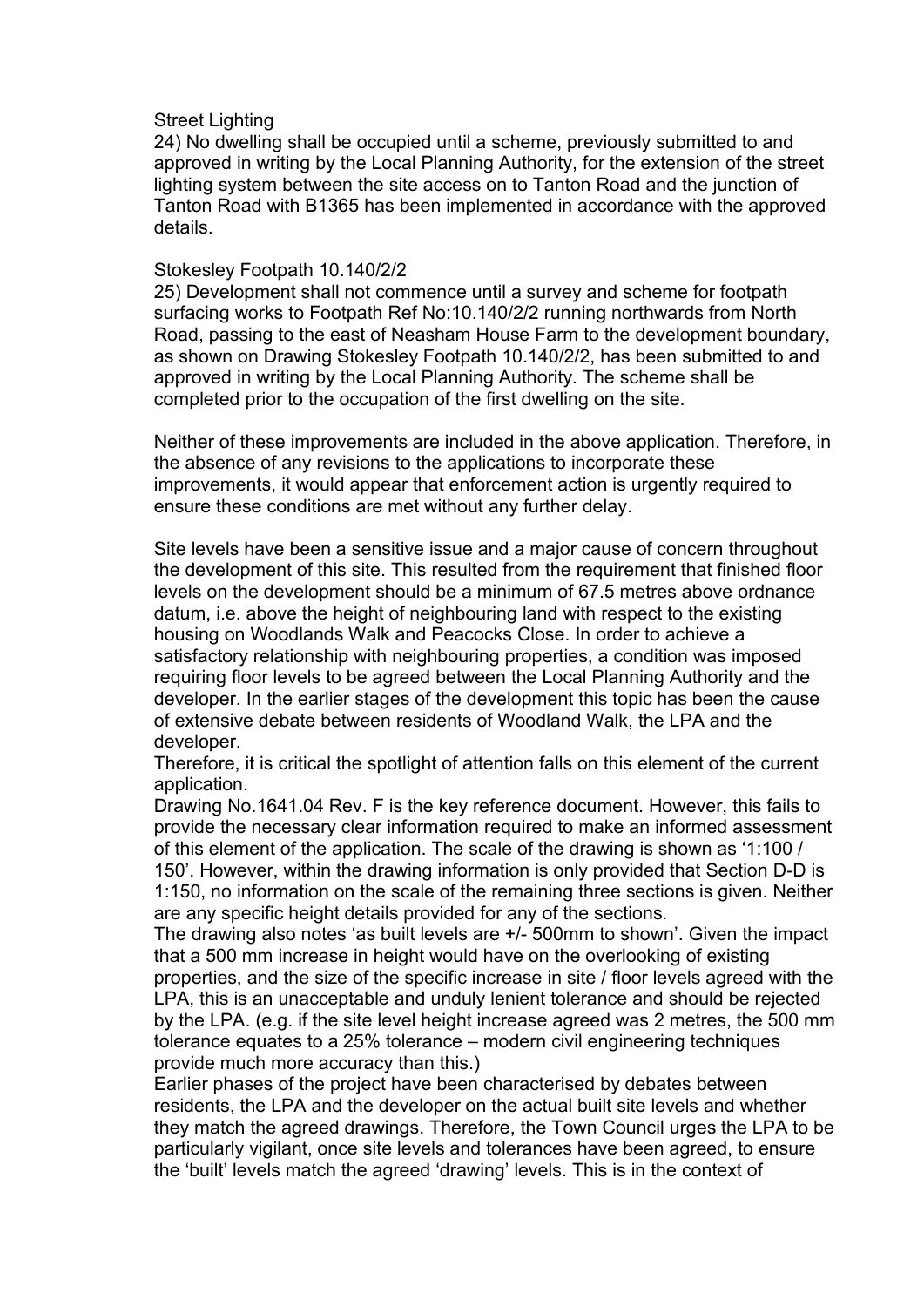residents' reports that current site levels are 1.5 to 2 metres higher than those given in the drawing.

Any increase in the site levels greater than those specified in the agreed drawings will only exacerbate the issues of overlooking and loss of privacy to existing householders of properties in Woodlands Walk and Peacocks Close.

1) Proximity of New Dwellings to Existing Properties

The LPA is requested to verify on site the distance from existing dwellings, including extensions, where built on to original dwellings, given on the drawings to ensure that the relevant planning guidelines / regulations are satisfied. Given the previously expressed concerns relating to site levels this is a sensitive local issue with regards to overlooking and loss of privacy.

2) Suggestions

Depending on the LPA assessment of the issues raised in the previous two sections then alternative planning options may need to be considered by the LPA and developer to establish a mutually acceptable solution. These may include alternative boundary treatments, or, in the case of certain plots adjacent to Peacocks Close, the provision of bungalows in place of two-storey dwellings – a solution that the developer has already proposed in this application to resolve similar issues in respect of properties on the eastern boundary of the site.

- 4.2 Northumbrian Water No comments to make.
- 4.3 Ramblers No objections to the proposal but notes that despite contact with the site agent the footpath across the site has not been maintained open.
- 4.4 Third Party Representations:

14 Objections have been received on the grounds summarised below:

- The proposed landscaping is insufficient to resolve the issues raised.
- Sparcity of information on the submission in terms of levels.
- Security implications of the footpath.
- Loss of privacy
- Submission is mis-leading in terms of levels
- Properties behind Peacocks Close and Jacksons Drive should be replaced with bungalows.
- The site levels should be reduced or bungalows incorporated.
- Landscaping and boundary treatments need more consideration, in particular the planting of evergreens.
- Reduction in affordable housing is not acceptable.

2 Letters of support has been received on the ground summarised below:

The replacement bungalows will be less intrusive on privacy

### **5.0 Analysis**

5.1 The principles behind the development of this site are set out in the Inspector's decision in relation to the outline approval for development (14/00337/OUT).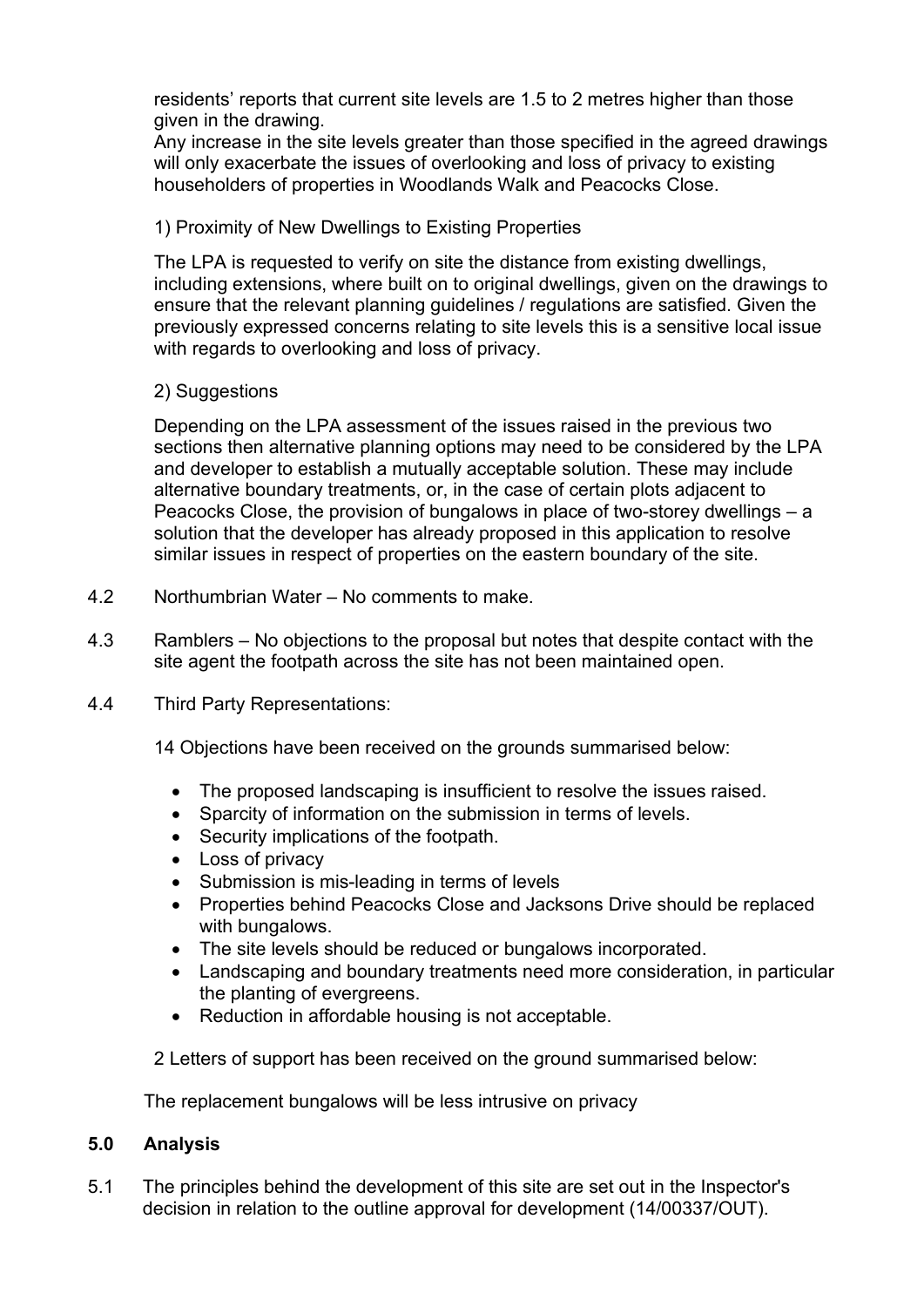- 5.2 The assessment of this application need only consider the changes to the scheme and cannot review other matters pertaining to the application that have not been put forward by the applicant.
- 5.3 The main issues to consider in the determination of the this application are: (i) the housing mix, type and tenure, including affordable housing provision; (ii) public open space provision; (iii) highway safety; (iv) drainage and flood risk and; (v) design and layout, including impact on residential amenity

Housing mix, type & tenure and affordable housing

- 5.4 The housing mix is not intended to change significantly as a result of the current proposals. However, the revisions will remove 7 two storey dwellings and replace them with 5 bungalows.
- 5.5 Condition 11 of the outline planning permission states: "At least 5% of the dwellings hereby permitted, both market and affordable, shall comprise 2 bedroom bungalows". This requirement continues to be met in the revised submission through the provision of 17 two bedroom bungalows, comprising 9 affordable units and 8 open market units. Therefore, having regard to the above, it is considered the proposal would continue to provide an appropriate quantity of two-bedroom bungalows.
- 5.6 The complete mix and unit percentages is set out below. The mix results in over 60% 2 and 3 bed housing and includes 8 1 bed houses in the affordable mix, which have been shown to meet a significant local need. It is considered that the proposed revised mix meets the locally identified need and is considered acceptable.

| Affordable         |     | Percentage           | Percentage Total |
|--------------------|-----|----------------------|------------------|
|                    |     | Affordable or Market |                  |
| 1 bed              | 8   | 12%                  | 3.5%             |
| 2 bed              | 41  | 61 %                 | 18.2%            |
| 3 bed              | 18  | 27 %                 | 8%               |
| Total              | 67  |                      |                  |
|                    |     |                      |                  |
| Market             |     |                      |                  |
| 2 bed              | 31  | 20%                  | 13.7%            |
| 3 bed              | 58  | 37%                  | 25.7%            |
| 4 bed              | 61  | 39.1%                | 27%              |
| 5 bed              | 6   | 3.9%                 | 2.6%             |
| Total              | 156 |                      |                  |
|                    |     |                      |                  |
| <b>Overall Mix</b> |     |                      |                  |
| 1bed               | 8   |                      | 3.6%             |
| 2 bed              | 72  |                      | 32.3%            |
| 3 bed              | 76  |                      | 34%              |
| 4 bed              | 61  |                      | 27.3%            |
| 5 bed              | 6   |                      | 2.7%             |
|                    |     |                      |                  |
| 2 bed bungalows    | 17  |                      | 7.6%             |

Housing Mix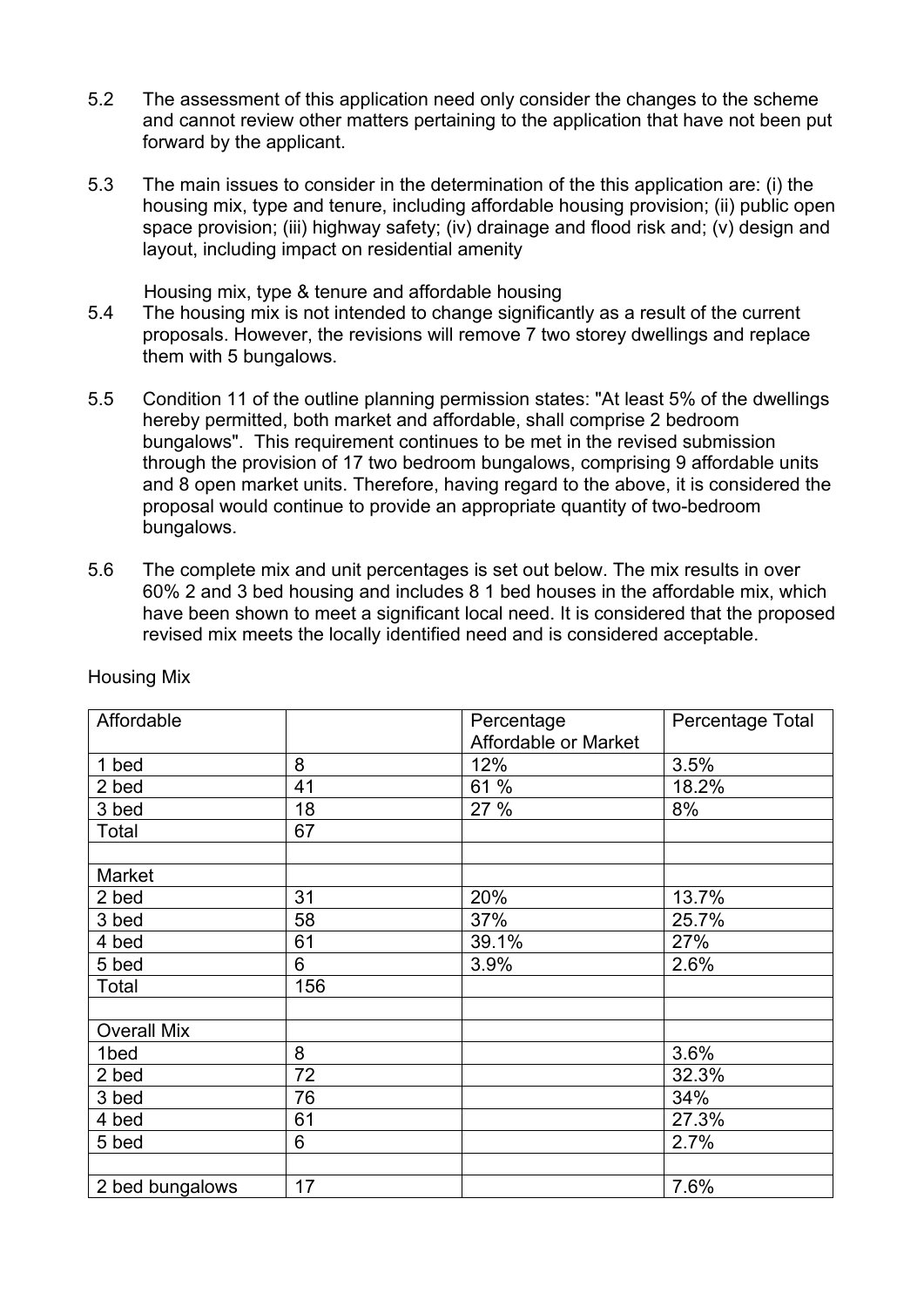- 5.7 The other main change is to reduce the percentage of affordable housing from 50% agreed at the time of the outline approval, to 30%, which would bring the affordable housing offer in line with emerging policy contained within the draft local plan.
- 5.8 The applicant has submitted a viability appraisal with the application which sets out the viability position of the approved scheme and that of the revised scheme, on the basis that the revised scheme, replacing 7 two storey dwellings with 5 bungalows will have a detrimental impact on viability.
- 5.9 The supporting information submitted indicates that the current development is significantly below the expected level of developer profit with only a 2.4% net margin on Gross Development Value shown as achievable. The applicant suggests that at this level there is a significant risk that any marginal increase in costs would result in the site losing money. They consider that such a low net margin is not sustainable and needs to be addressed to ensure the build out can progress without interruption.
- 5.10 The appraisal shows the revised outcome when the proposed layout changes are introduced, and the affordable levels reduced. This results in an increase in the net margin on GDV to 9.8%. Whilst this is a significant increase it still is notably below the level expected by funders and other interested parties. However, the applicant acknowledges there is a balance to be struck between ensuring the development can proceed and still providing sufficient affordable housing. Consequently, the decision was made by the applicant to keep affordable housing at 30% given this still delivers a substantial amount of housing and is at a level in line with emerging policy (Policy HG3), which is at an advanced stage.
- 5.11 It is clear from the applicant's submission that the approved scheme lacked viability with significantly less than the usual expected 20% developers profit being achieved. The proposed amendment to the scheme further reduces the developers profit resulting from the development. The applicant has requested that the affordable housing contribution be reduced from 50% to 30%. It is clear from their submission that even at the 30% rate of affordable housing, the developers profit still sits substantially below the 20% profit expectation notwithstanding the requested changes to the layout.
- 5.12 Policy HG3 of the Local Plan sets out that within all new market housing development across the Hambleton area, a provision for 30% of affordable housing is sought by the council. The policy further goes on to identify where the requirements are not considered viable, with reasons including:

*'material considerations affecting development of the site, an alternative dwelling or tenure mix that meets local need or a lower level of provision may be acceptable. When amending the level of provision, preference will be to reduce the proportion of intermediate housing and other types of affordable home ownership first, then affordable rented housing and finally social rented housing.'*

5.13 Combining matters relating to viability, the changes to the scheme requested by the Council and the targets set by the Local Plan, the revised offer of 30% affordable housing is considered acceptable.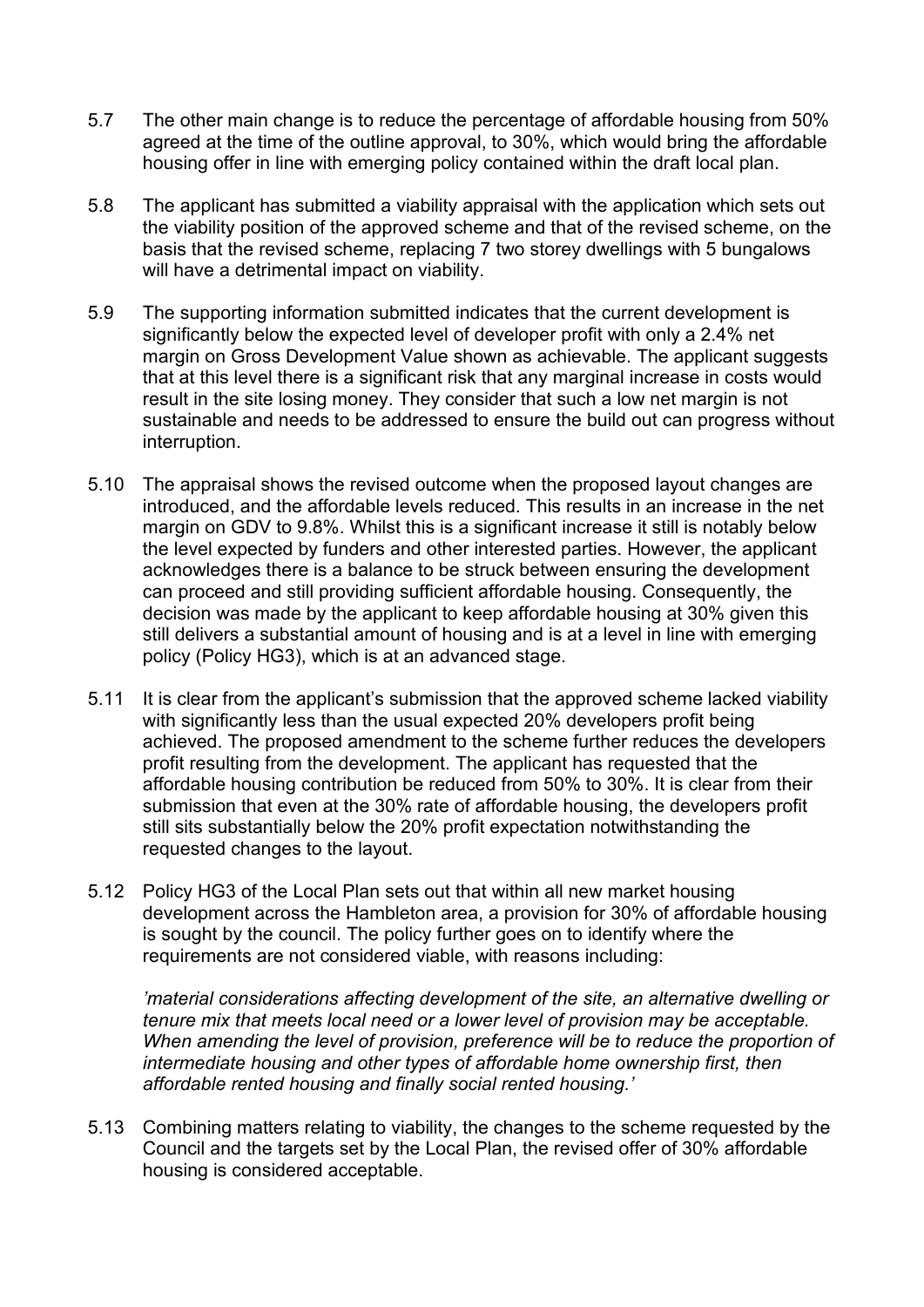Public open space

- 5.14 The proposed development includes a central public open space containing a play area to required standards, beech hedge planting, avenue style tree planning and existing woodland trees. The open space would be kept primarily open. Planting around the boundary of the open space would provide slight separations and screening for the adjacent housing. New low native species shrubs would be planted along the edges of the existing plantation trees, with a native wildflower strip along the edge. This is to create a graduated edge to the existing woodland and improve biodiversity.
- 5.15 A retention basin is located within the open space as part of the drainage strategy. During the course of the application this basin has been amended in order that it can be used as a permanent part of the public open space provision by incorporating an underground attenuation solution as opposed to an open basin.
- 5.16 The Open Space, Sport and Recreation SPD reinforces the requirements of Development Policy DP37 which requires the provision of 1.38ha of amenity green space for every 1,000 people. This relates to a requirement of just over 1ha of public open space in this case. The application proposes two main areas of public open space, an informal area which is currently and will be maintained as woodland to the north of the site, along with a more formal area centrally within the site which includes the children's play area. In total provision is made for approximately 1.5ha of useable public open space. This is considered to comply with the requirements of adopted policy in this case.
- 5.17 The proposed amendments to the proposals result in no significant change to the provision of Public Open Space in the development.

## Highway safety

- 5.18 The highway layout was been partially dictated by issues around drainage and site levels and this has resulted in a more linear network than is ideal for a development of this scale and form. Much of the water attenuation is achieved through oversized pipes, located under the road network.
- 5.19 All new private dwellings have car parking in curtilage, or designated within a parking court. Detached dwellings would either have a drive to the side, leading to a garage, or have a drive to the front with an integral garage. Semi-detached dwellings would have either frontage car parking or parking down the side of the house. Mews housing generally would have car parking to the front.
- 5.20 The proposed amendments to the development result in no significant change to the road layout nor to parking details. As such it is considered that the proposed development will result in no harmful impact on road safety on, or in the vicinity of the application site.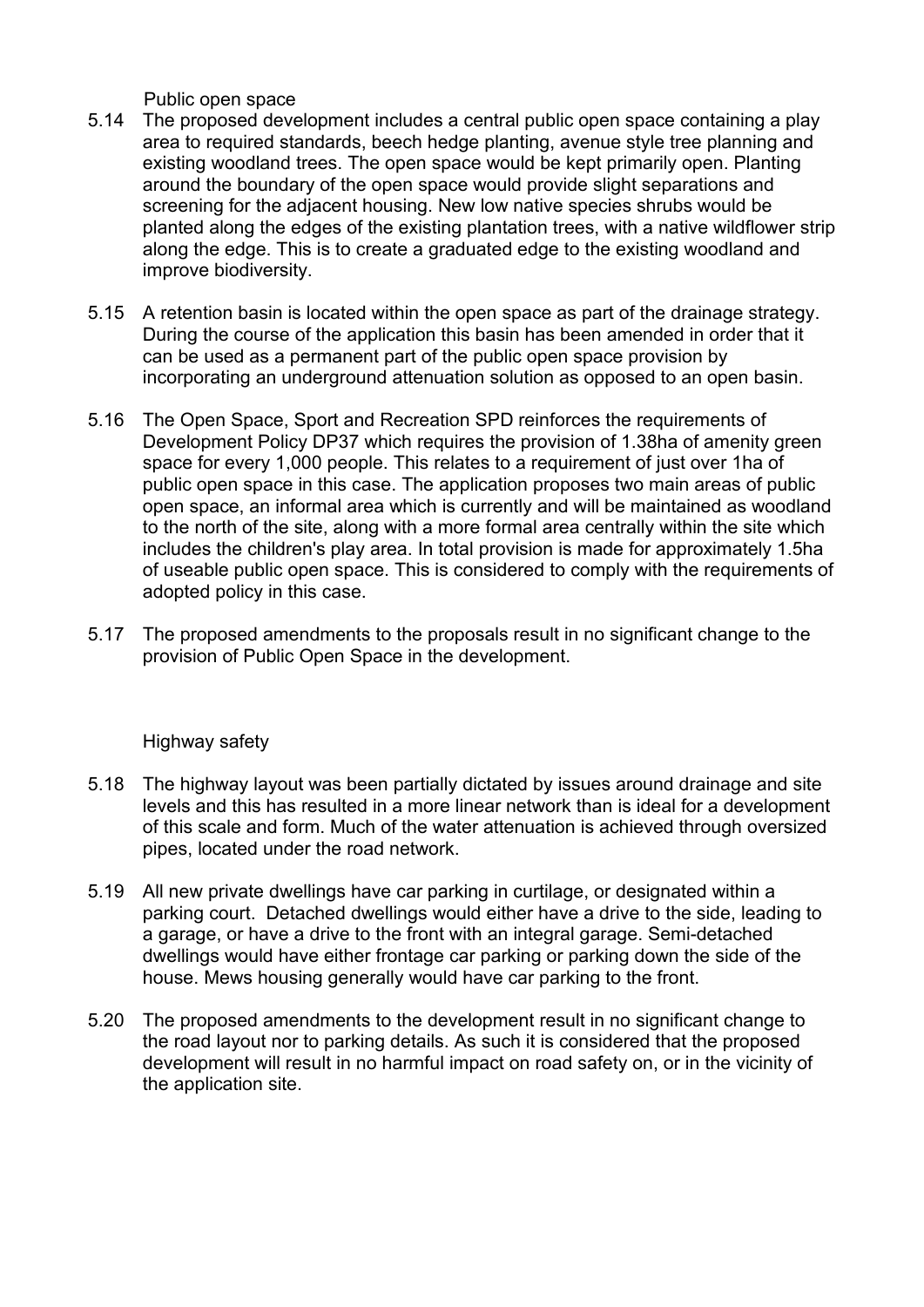Drainage & flood risk

- 5.21 Flooding and drainage were major considerations at the time of both the Outline and Reserved Matters approvals. The proposed amendments, whilst needing consideration in terms of drainage do not change the previously approved and in part, implemented drainage strategies.
- 5.22 Policy DP43 of the Development Policies DPD outlines the Council's approach to development and flooding and states that development will only be permitted if it has an acceptably low risk of being affected by flooding assessed against the Environment Agency's flood zone maps, other local information and where all necessary mitigation measures on or off site are provided.
- 5.23 Policy DP6 of the adopted Development Policies DPD stipulates that new developments must be capable of being accommodated by existing or planned services and must not have a seriously harmful impact on existing systems, worsening the services enjoyed by the community. These systems include surface water drainage and sewage disposal.
- 5.24 Drainage was primarily dealt with through conditions attached to the grant of outline planning permission. However, owing to the required increase in ground levels, the principles of drainage were considered at the time of the Reserved Matters application.
- 5.25 The proposed amendment to the scheme results in no significant change to the drainage strategy or layout and as a result the proposed amendments are considered to have no additional impact in terms of drainage or flooding.

Design and layout and residential amenity

- 5.26 One of Hambleton's strategic planning objectives, set out in The Core Strategy Local Development Document (2007), is "To protect and enhance the historic heritage and the unique character and identity of the towns and villages by ensuring that new developments are appropriate in terms of scale and location in the context of settlement form and character."
- 5.27 Policies CP17 and DP32 require the highest quality of creative, innovative and sustainable design for buildings and landscaping that take account of local character and settings, promote local identity and distinctiveness and are appropriate in terms of use, movement, form and space.
- 5.28 The National Planning Policy Framework supports this approach and states that planning permission should be refused for development of poor design that fails to take the opportunities available for improving the character and quality of an area and the way it functions. The NPPF also sets an expectation that applicants engage with the local community in drawing up the design of their schemes.
- 5.29 This approach has been strengthened by the National Planning Policy Framework which states that "The Government attaches great importance to the design of the built environment. Good design is a key aspect of sustainable development, is indivisible from good planning, and should contribute positively to making places better for people."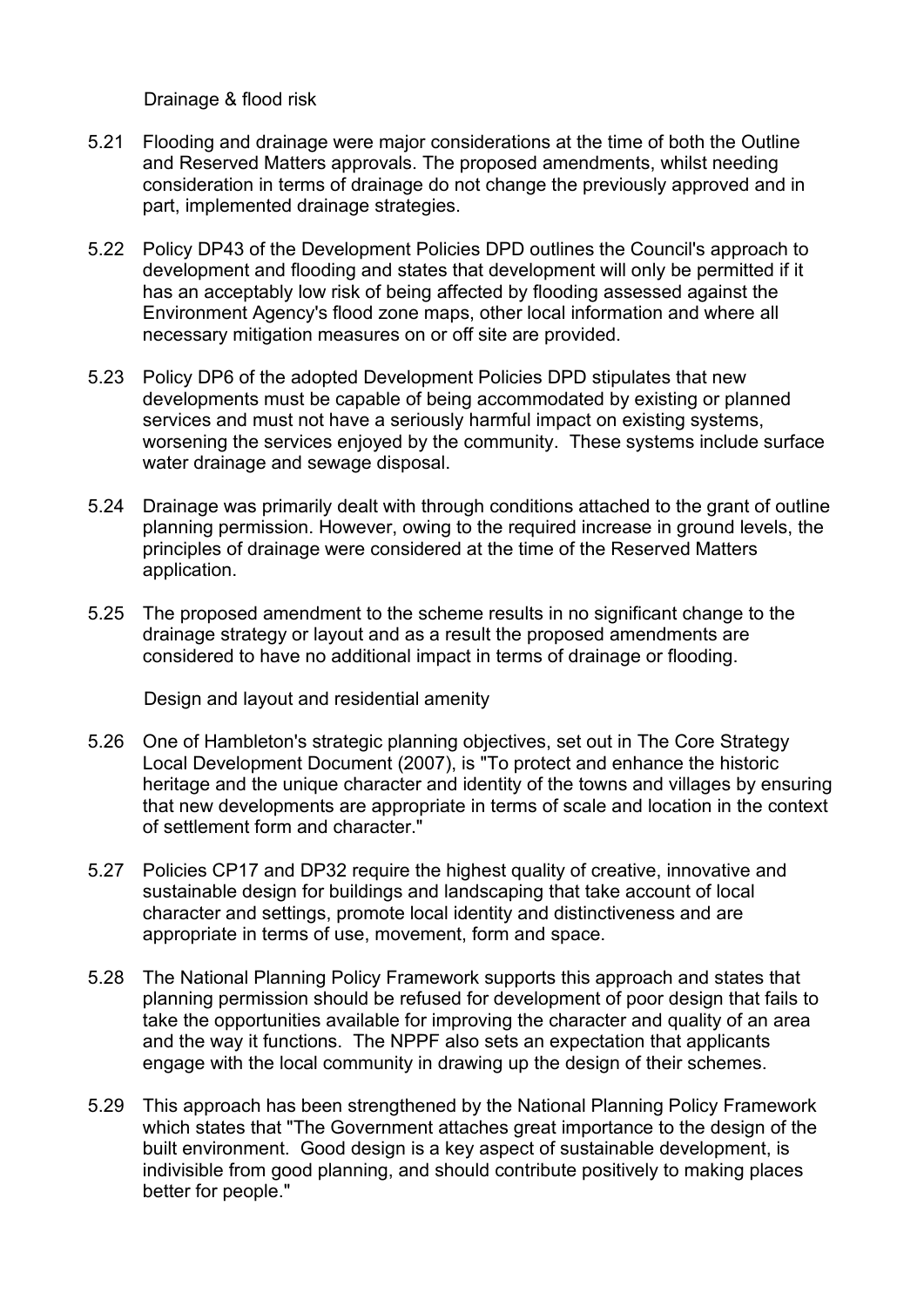- 5.30 The layout as such is little changed from the original permission. The drainage of the site was understood to be an issue from the time of the Appeal Public Inquiry and there was always an expectation that site levels would have to be raised. The drainage strategy developed this with assumptions around the gravity drainage of the stie. It is also clear that the layout is in part dictated by the drainage strategy for the site, which is dependent upon large scale water attenuation within a pipe network under the road layout. In order to achieve this several long sections of straight road have been required.
- 5.31 From the entrance onto the site from Tanton Road there is a curved section of roadway adjacent to an area of public open space incorporating a SUDS feature. There is then a long straight run down to the main area of public open space. This straight run of road offers an opportunity to open up the vista to the trees associated with the public open space and provide for a more open, landscaped feel to the development.
- 5.32 The development includes a mix of mews, semi-detached and detached dwellings. The majority of proposed dwellings are two-storey with bungalows utilised and occasional larger buildings with an upper floor in the roof space in key locations. The proposals now replaces 7 two storey houses with 5 bungalows.
- 5.33 The proposed use of nine house types through the development results in a variety of built forms within the development, adding architectural interest in vistas.
- 5.34 Officers consider the proposed layout and the relationship of private and public spaces is acceptable and provides a positive townscape form within the development, taking account of the constraints imposed by the drainage strategy.
- 5.35 The raising of ground levels across the eastern portion of the site was undertaken to facilitate a gravity solution for the drainage of the site. The developer discounted the alternative pumped solution, which would have allowed for less alteration to levels, on the grounds of cost and maintenance, and it is reasonable to consider the consequences of a pumping failure in determining whether such an approach was appropriate. The gravity solution has a lower risk of failure and the developer endeavoured to minimise the increase in levels and to mitigate the impact of the level change where possible. It is clear from representations that there remains significant concern about the levels amongst local residents and the resultant impact on residential amenity.
- 5.36 The matter of ground levels has continued to be a local cause for concern as the development of the site has progressed. The site levels to the north of Woodlands Walk were raised by approximately 2m. Whilst this was accepted at the time of the Reserved Matters application, it was clear that this resulted in a less than ideal relationship between the existing and proposed developments and continuously raised concerns amongst local residents through the construction of this part of the site.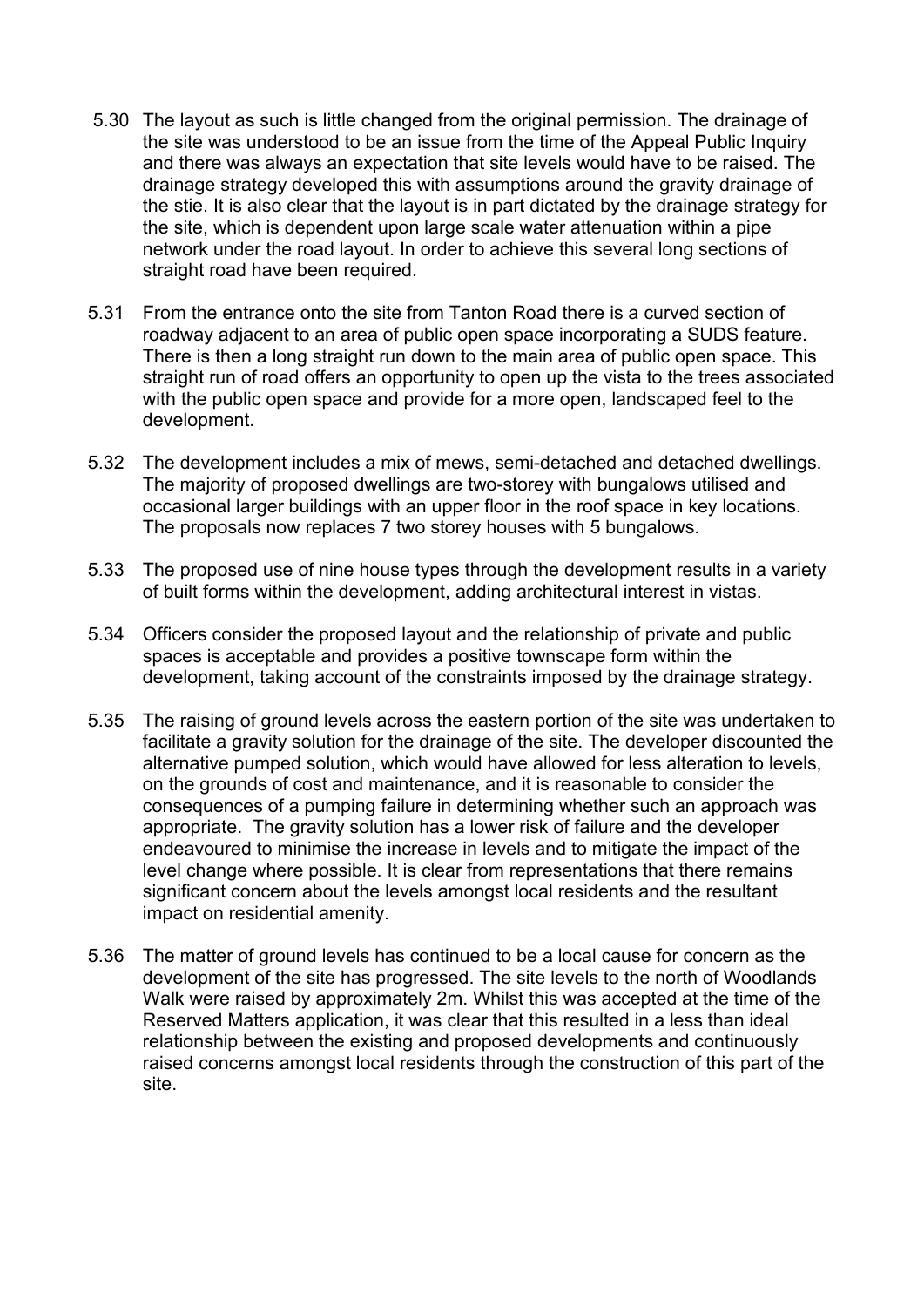- 5.37 More recently and through discussion between the Council and the developer, further concerns regarding the relationship between plots to the west of Woodlands Walk and the existing residencies adjacent have taken place in an attempt to improve the physical relationship between the new and existing development. This work has been done, bearing in mind the drainage issues that have been addressed by the scheme to date and which resulted in the raised land levels across the site.
- 5.38 The proposed amendment to the scheme removes a number of two storey properties located to the west of Woodlands Walk and replaces them with 5 bungalows. This results in a significant improvement in the relationship in terms of overlooking, which, when combined with planting to the boundary of the site is considered to result in an acceptable relationship in terms of amenity impacts from overlooking. The Council also sought an amendment to plot 99 which is located immediately to the west of 9 Woodlands Walk. However, this plot had already been sold and as such it was not possible to seek an amendment to this house type, to further improve the relationship to neighbouring properties. Plot 99 is located 10m from the boundary of 9 Woodlands Walk and approximately 18m meters from window to facing window. 9 Woodlands Walk has a conservatory to the rear, which would be impacted by the proposed development.
- 5.39 Further mitigation has been explored with the developer and the owner of 9 Woodlands Walk. However, owing to the limited space between Plot 99 and the boundary of the site, along with the potential overshadowing that would result from additional tree planting, there is considered to be little that can be achieved to improve this situation. The proposed amendments significantly mitigate the impact on neighbouring residents to Woodlands Walk, although, owing to the significant raising of the land, their remains a residual impact in terms of privacy from the access road.
- 5.40 The applicant has submitted a number of sections through the site, including the height and position of adjacent neighbours, in order to illustrate the physical relationship and the potential impact on neighbouring residential amenity. These sections include not only the area of change covered by this application, but also the area to the north of Peacocks Close and Jackson Drive, noting that this area is not subject to change at this time.
- 5.41 The plots located to the north of Peacocks Close and Jacksons Close will also be on raised ground. Clearly the original Outline permission envisaged an increase in ground levels of no less than 0.65m. The approved scheme increased the levels of the ground along this part of the site by approximately 1m and the proposals do not change this scenario. It should be noted that the original submission of this current application incorrectly showed the finished floor levels of the properties opposite 12 Peacocks Close as being at the same level. This has been corrected and the finished floor level of the adjacent property is approximately 1m higher than 12 Peacocks Close and approximately 16.5m away in a gable to rear elevation relationship.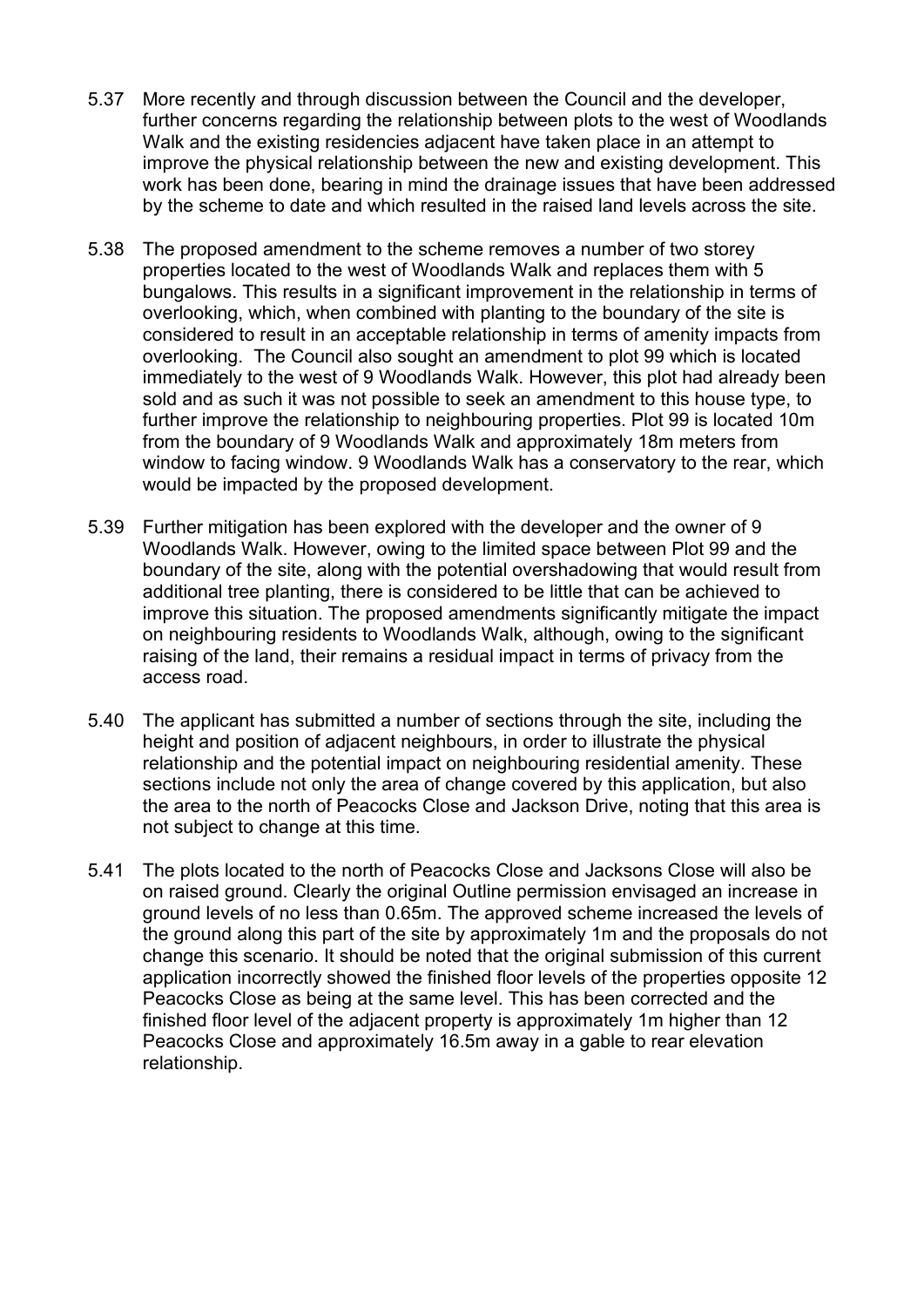- 5.42 Properties on Peacocks Close and Jackson drive do not have a uniform relationship to their boundary, with properties both backing directly onto the site and properties with their gables facing the site. Generally, those properties which back onto the site have a window to window distance of 22m or more, with one property at 28 Jacksons Drive approximately 19m to a rear extension. This property is at an angle to the adjacent plot and as such the reduced distance is considered acceptable.
- 5.43 Concern has been raised about the relationship of a number of properties in the vicinity of Jackson Close and Peacock Drive, in particular number 12 Peacocks Close. This property in one of the closest to the site boundary at 6m between the gable of the existing property and the garden boundary of plot 161 and approximately 16.5m between the gable and the rear elevation of plot 161, noting also that the finished floor level of plot 161 is approximately 1m above the finished floor level of number 12 Peacocks Close. Whilst there is potential for a loss of amenity, particularly to the rear garden of 12 Peacocks Close, there is proposed a 1.8m close boarded fence to be erected between the two properties. There is also a gap between the two garden boundaries of approximately 5m. It is considered that this is sufficient to protect the amenity of 12 Peacocks Close. The site section shows that the gardens of the plots located on raised ground, slope gently down to the boundary and as such there is no significant step between the application site and neighbouring properties.
- 5.44 A similar situation prevails at number 15 and number 36 Jacksons Drive, and a similar conclusion is reached.
- 5.45 It is considered that owing to the physical relationship between the proposed and existing development, that the proposals do not result in any significant loss of amenity to neighbouring residents. Again, it must be understood that this application seeks only amendments to the layout in terms of those plots to the west of Woodlands Walk.

#### Other matters

5.46 The Parish Council has raised various compliance issues with regard to footpaths and lighting. These are matters that are conditional requirements of the outline planning permission and are not impacted by the proposed amendments to the proposals. Should these matters not be resolved they will be subject to enforcement procedures.

### Planning Balance

- 5.47 The original permission, was granted at least in part on the premise of the delivery of 50% affordable housing. The reduction of affordable housing to 30% clearly weighs against the proposed development. However, the 30% offer is in line with the requirements of the emerging plan and in particular the Council's understanding of viability gained through the viability work carried out as part of the evidence for the new Local Plan.
- 5.48 The application proposes changes to the house types along part of the boundary of Woodlands Walk, which clearly results in an improvement to the development and results in significantly less impact than the earlier approved scheme. This is considered to weigh positively in the planning balance.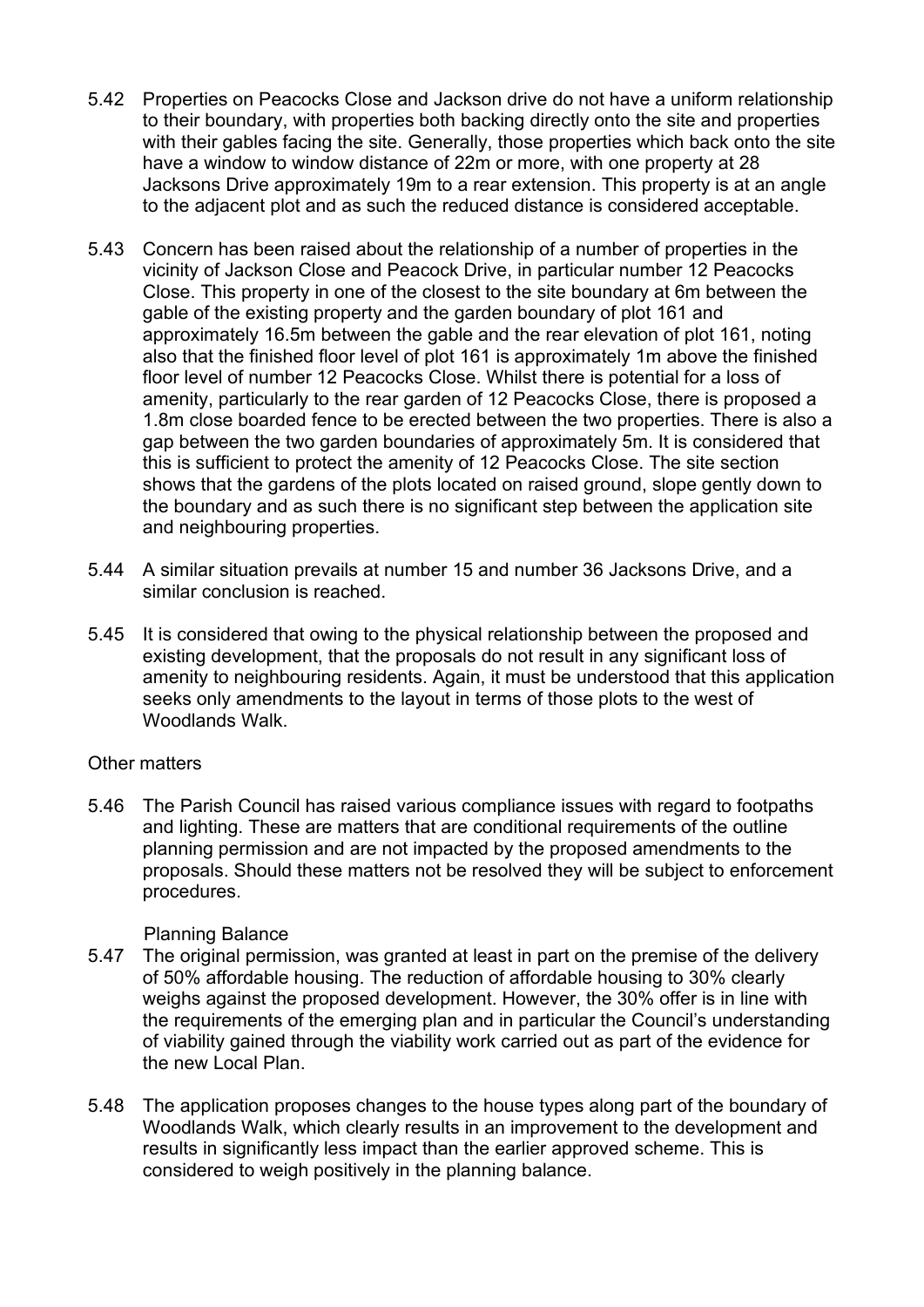5.49 Concern has been expressed by occupiers of properties which do not see a benefit, resulting from the change in house types. However, this is not an opportunity to review the wider development proposals, only the changes proposed in the application. That said, the balance of the determination is considered to weigh between the improvements gained to the scheme and the loss of affordable housing from the development. Given the position of the Local Plan and the improvements gained to the development it is considered that the beneficial impacts outweigh the harm and as such the proposed amended scheme is recommended for approval.

### **6.0 Recommendation**

- 6.1 That subject to any outstanding consultations the application be **GRANTED** subject to the following conditions and an amendment to the S106 agreement to reflect the change in the affordable housing contribution from 50% to 30%.
- 1. The development hereby permitted shall be begun within two years of the date of this permission.
- 2. The permission hereby granted shall not be undertaken other than in complete accordance with the drawings detailed below received by Hambleton District Council on 14 October 2021 and 28 January 2022 unless otherwise approved in writing by the Local Planning Authority:

Location Plan – 1641.06 Rev A Landscape Masterplan – R/1939/1L Landscape Details – R/1939/10A Landscape Details – R/1939/9A Landscape Details – R/1939/8A Landscape Details – R/1939/7A Landscape Details – R/1939/10A Landscape Details – R/1939/6A Landscape Details – R1939/5A Landscape Details – R1939/4A Street Scene and Section – 1641.SS.02 Street Scene and Section – 1641 SS 02

1641-G01 single 1641-G02 double 1641-G03 double pyramid roof 1641-G04 triple 1641-G05 quad HOLMEWOOD\_Rev B-1 HOLMEWOOD Rev B-2 HORSHAM\_Rev B-1 HORSHAM\_Rev B-2 HORSHAM\_Rev B-3 HORSHAM\_Rev B-4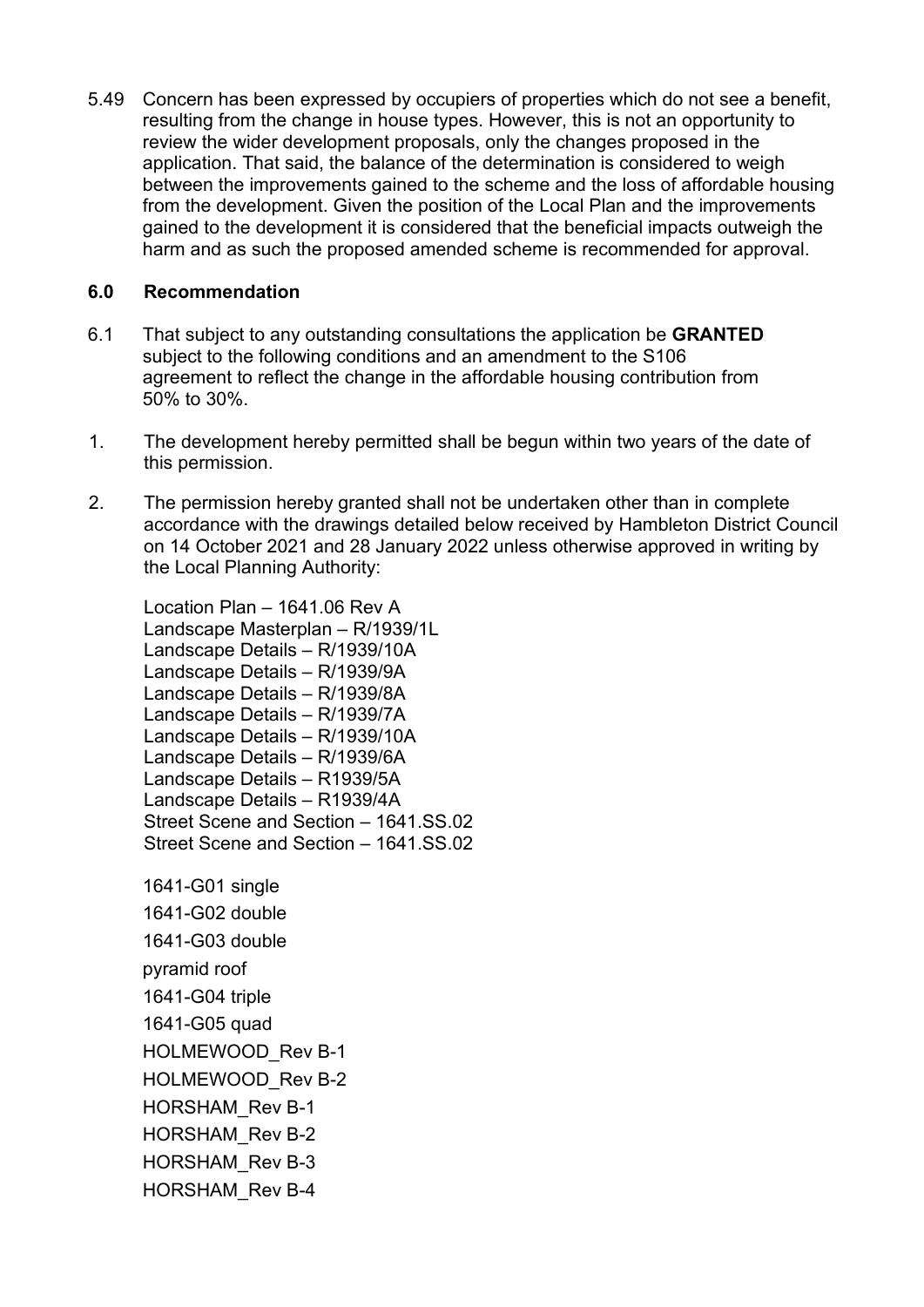KENILWORTH\_Rev A-1 KENILWORTH\_Rev A-2 MAPLEFORD Rev A-1 MAPLEFORD Rev A-2 NORTHWOOD\_Rev A-1 NORTHWOOD\_Rev A-2 OAKFORD\_Rev A-1 OAKFORD\_Rev A-2 OAKWOOD\_Rev A-1 OAKWOOD\_Rev A-2 STEN U\_Rev A STEN Y\_Rev A-1 STEN Y Rev A-2 THORNTON Rev A.

- 3. Development shall be implemented in line with the drainage scheme contained within the submitted document entitled "Drainage Strategy" dated "December 2016". The drainage scheme shall ensure that foul flows discharge to the foul sewer at manhole 4303, and ensure that surface water discharges to the 825mm surface water sewer crossing the site at a maximum restricted rate of 10 l/sec.
- 4. No above ground construction work shall be undertaken until details and samples of the materials to be used in the construction of the external surfaces of the development have been made available on the application site for inspection (and the Local Planning Authority have been advised that the materials are on site) and the materials have been approved in writing by the Local Planning Authority. The development shall be constructed of the approved materials in accordance with the approved method.
- 5. Unless otherwise approved in writing by the Local Planning Authority, there shall be no excavation or other groundworks, except for investigative works or the depositing of material on the site, until the following drawings and details have been submitted to and approved in writing by the Local Planning Authority: (a) Detailed engineering drawings to a scale of not less than 1:500 and based upon an accurate survey showing (i) dimensions of any carriageway, cycleway, footway, and verges; (ii) drainage and sewerage system; (iii) lining and signing; (iv) traffic calming measures; and (v) all types of surfacing (including tactiles), kerbing and edging; (b) Longitudinal sections to a scale of not less than 1:500 horizontal and not less than 1:50 vertical along the centre line of each proposed road showing (i) the existing ground level; (ii) the proposed road channel and centre line levels; and (iii) full details of surface water drainage proposals; (c) Full highway construction details including (i) typical highway cross-sections to scale of not less than 1:50 showing a specification for all the types of construction proposed for carriageways, cycleways and footways/footpaths; (ii) when requested cross sections at regular intervals along the proposed roads showing the existing and proposed ground levels; (iii) kerb and edging construction details; and (iv) typical drainage construction details; (d) Details of the method and means of surface water disposal; (e) Details of all proposed street lighting; (f) Drawings for the proposed new roads and footways/footpaths